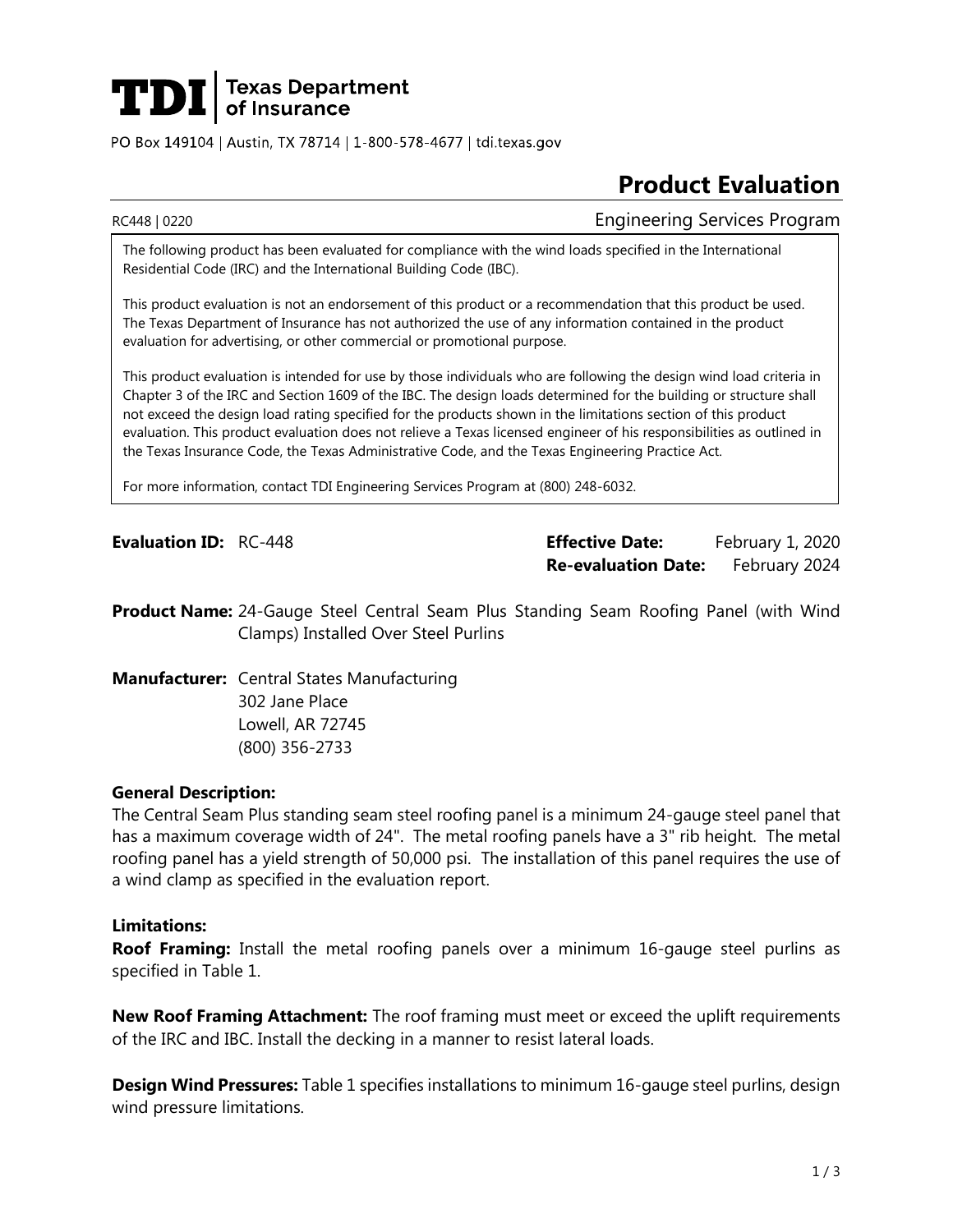**Installation Over an Existing Roof Covering:** Installation over an existing roof covering is not permitted.

**Roof Slope:** The metal roofing panels may be installed on roofs with a roof slope as low as 1/4:12.

**Table 1.** 24-Gauge Steel Central Seam Plus Standing Seam Roofing Panel (with Wind Clamps) Installed Over Steel Purlins

| Design wind pressure | Steel purlin spacing | <b>Clip spacing</b> |
|----------------------|----------------------|---------------------|
| $-176.5$ psf         | 1'-0" on center      | 1'-0" on center     |
| $-55.8$ psf          | 5'-0" on center      | 5'-0" on center     |

### **Installation:**

**General:** Install the steel roofing panels in accordance with the manufacturer's recommended installation instructions and this evaluation report.

**Roof Framing Members:** The steel purlins must be minimum 16-gauge. The spacing of the steel purlins must be as specified in Table 1.

### **Underlayment:** N/A.

**Anchorage of Metal Panels to Steel Purlins:** Secure the metal roofing panels to the steel purlins with the HW2122 Low Sliding steel clips and S5 DL Wind Clamp (HW-569). Regarding the HW2122 Low Sliding steel clips, the base clip is 5" long x 2.375" high 14-gauge steel. The clip top is 2" wide x 2.990" high 20-gauge steel. The S5 DL wind clip (HW-569) is fastened to the panel seam and over each clip. The base clip is secured to the purlins with two 1/4-14 x 1-1/4" long HWD self-driller screws with washer by SFS. Use fasteners long enough to ensure a minimum penetration of 3 pitches of thread below the steel purlin.

**Panel Side Laps:** Panels to be snapped into place over each clip location

**Panel Edges to Steel Purlins:** Secure the metal roofing panels to the steel purlins with the HW2122 Low Sliding steel clips and S5 DL Wind Clamp (HW-569). Regarding the HW2122 Low Sliding steel clips, the base clip is 5" long x 2.375" high 14-gauge steel. The clip top is 2" wide x 2.990" high 20-gauge steel. The S5 DL wind clip (HW-569) is fastened to the panel seam and over each clip. The base clip is secured to the purlins with two 1/4-14 x 1-1/4" long HWD self-driller screws with washer by SFS. Use fasteners long enough to ensure a minimum penetration of 3 pitches of thread below the steel purlin.

**Trims, Closures, and Accessories:** Install components, such as the eave trim, rake trim, ridge trim, hip trim, and valley trim as required by the manufacturer.

**Panel Ends and End Laps:** As required by the manufacturer.